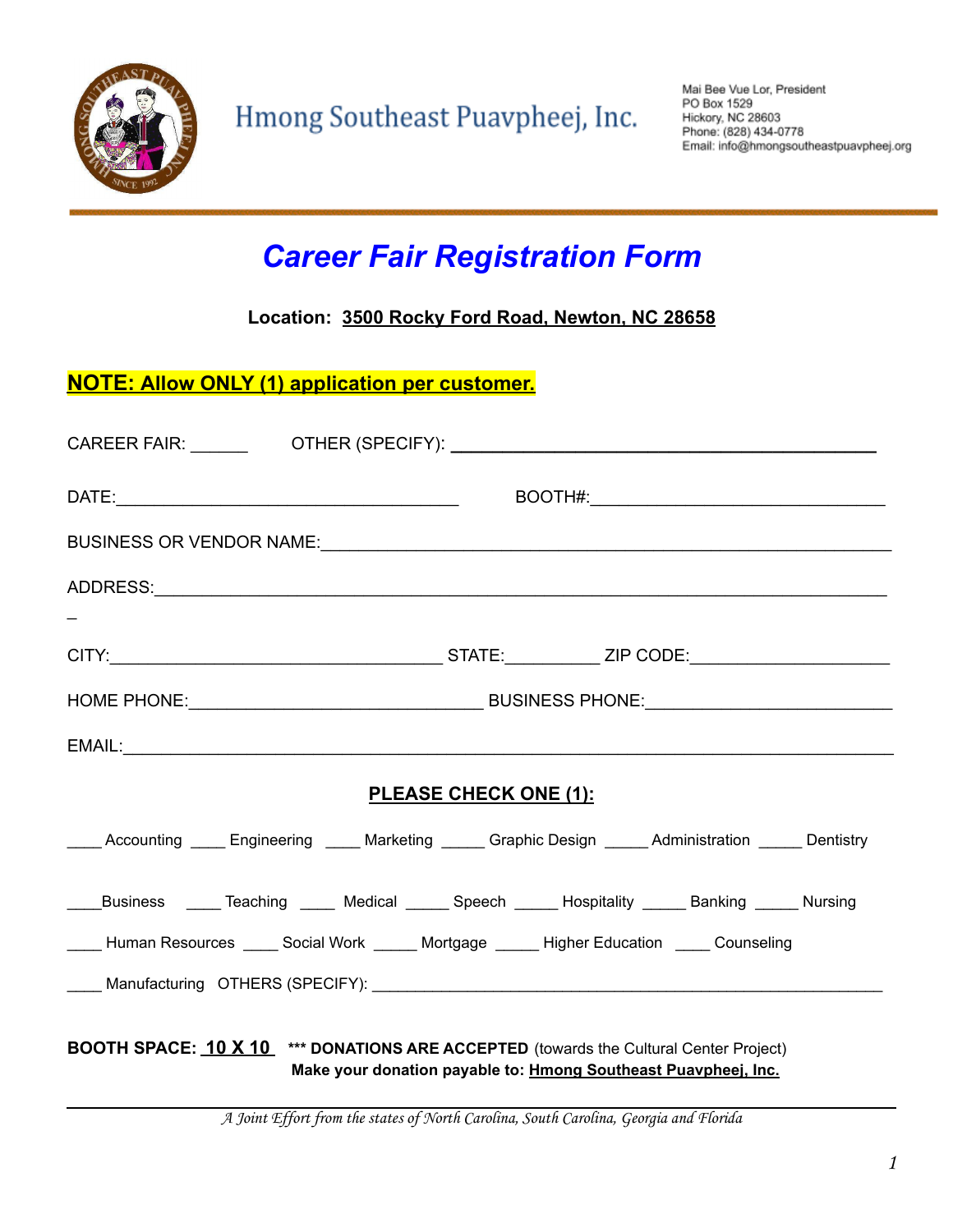

**DONATION TYPE: \_\_\_\_\_ CASH \_\_\_\_\_ CASHIER CHECK/MONEY ORDER**

### **NOTES:**

- **Vendors' Registration Forms and booths are available online through HSP's website:** www.hmongsoutheastpuavpheej.org
- Vendor payments are due at the time of reservation and confirmed by HSP.
- Make cashier/money order check payable to: **Hmong Southeast Puavpheej, Inc.**
- Mail Registration forms and payment to: **PO Box 1529, Hickory, NC 28603.**
- Any **Cancellation** must notify HSP at **least 14 days prior to the event. (NO EXCEPTION).**
- Vendors MUST notify HSP, Inc. of changing of address and phone number.
- Vendors are expected to provide their own tent and table(s).
- Vendors MUST close down by **4:00 p.m.** on the last day of the event. **ALL** booths NEED to be ready for a walk-through-inspection by HSP's Marketing Coordinators by **5:00 p.m**. Everyone will NEED to leave HSP's Cultural Park by **6:30 p.m**.
- **●** ALL Vendors are expected to clean-up the booth space. NO TRASH should be left behind on the grounds and/or on the booth space when you leave at the end of the day. **(NO EXCEPTION).**

By signing my name below, I have read and agreed to ALL of HSP's Marketing regulations and agreed to comply. HSP has the right to deny my participation as a vendor, if I fail to follow the regulations set by HSP as required.

| <b>VENDOR'S SIGNATURE:</b> | DATE: |
|----------------------------|-------|
| BOOTH#:                    |       |
| HSP REP. SIGNATURE:        | DATE: |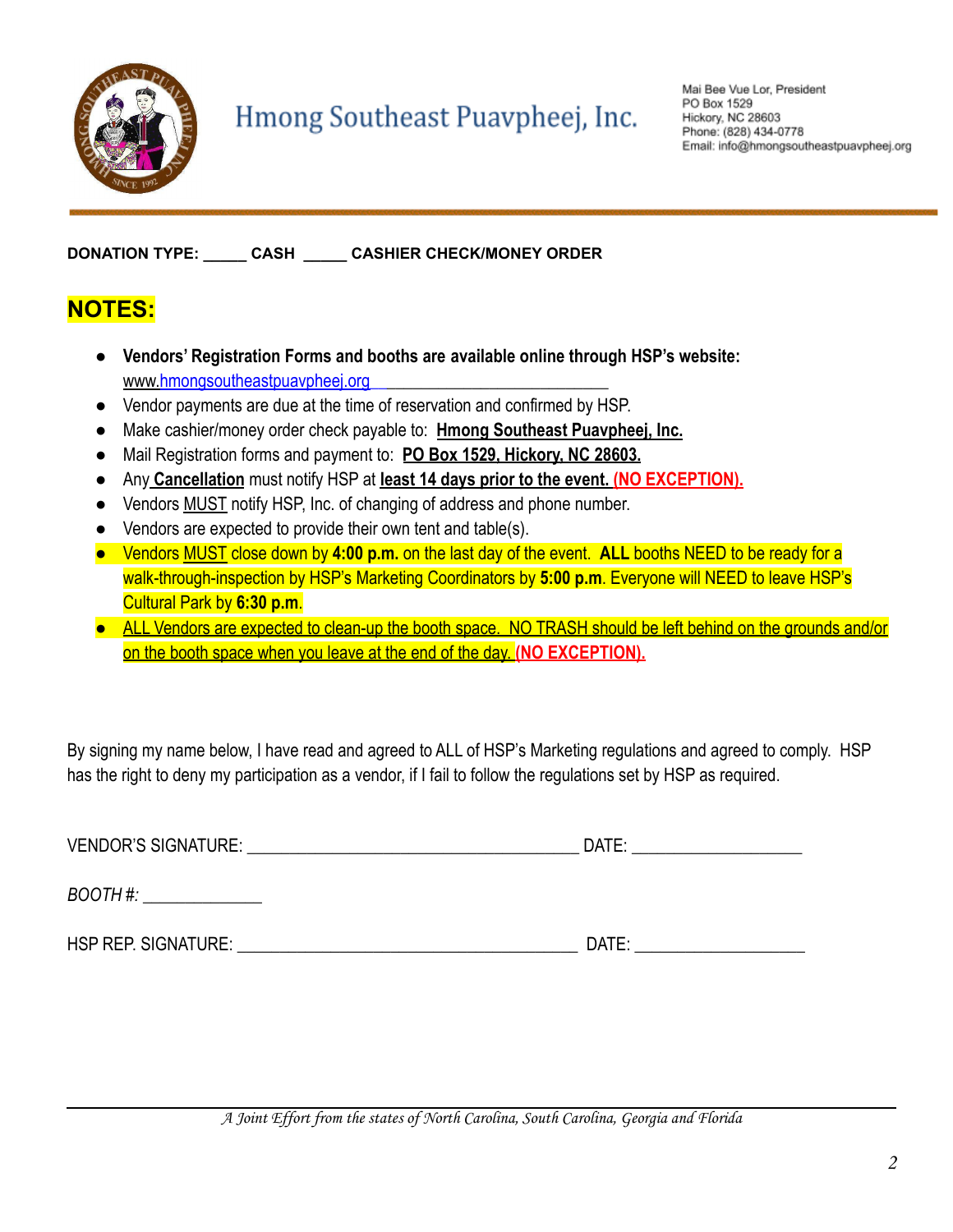

## **RELEASE AND WAIVER OF LIABILITY for VENDORS**

This Release and Waiver of Liability is executed this 100 and of 100 and 100 and 2022, by 100 and 100 and 100 and 100 and 100 and 100 and 100 and 100 and 100 and 100 and 100 and 100 and 100 and 100 and 100 and 100 and 100 (the "Vendor") in favor of **Hmong Southeast Puavpheej (HSP)** and its directors, officers, employees, volunteers, and agents.

I, the Vendor, hereby freely and voluntarily, without duress, execute this Release under the following terms:

#### **Waiver and Release**

I hereby release and forever discharge and hold harmless **Hmong Southeast Puavpheej (HSP)** and its successors and assigns from any and all liability, claims, demands, and causes of action, of whatever kind of nature, either in law or equity, which may hereafter arise from my participation with the **Example 19** Event and/or any project, activity, or event sponsored, managed, arranged, or promoted by, or otherwise affiliated or associated with **Hmong Southeast Puavpheej (HSP)**.

I understand and acknowledge that this Release discharges **Hmong Southeast Puavpheej (HSP)** from any liability or claim that I may have against **Hmong Southeast Puavpheej (HSP)**, with respect to any bodily or other injury, illness, death, or property damage that may result from my participation. I also understand that **Hmong Southeast Puavpheej (HSP)** does not assume any responsibility or obligation to provide financial assistance or other assistance, including, but not limited to, medical, health, or disability insurance, in the event of injury, illness, death, or property damage.

I understand and agree that this Release is intended to be as broad and inclusive as permitted by law, and that this Release shall be governed by and interpreted in accordance with the laws of this state, county, city and/or township. I agree that in the event that any clause or provision of this Release shall be held to be invalid by any court of competent jurisdiction, the invalidity of such clause or provision shall not otherwise affect the remaining provisions of this Release.

\_\_\_\_\_\_\_\_\_\_\_\_\_\_\_\_\_\_\_\_\_\_\_\_\_\_\_\_\_\_\_\_\_\_\_\_\_\_\_ \_\_\_\_\_\_\_\_\_\_\_\_\_\_\_\_\_\_\_\_\_\_\_\_\_\_\_\_\_\_\_\_\_\_\_\_

\_\_\_\_\_\_\_\_\_\_\_\_\_\_\_\_\_\_\_\_\_\_\_\_\_\_\_\_\_\_\_\_\_\_\_\_\_\_\_\_\_\_\_\_\_\_\_\_ \_\_\_\_\_\_\_\_\_\_\_\_\_\_\_\_\_\_\_\_\_\_\_\_\_\_\_\_\_\_\_\_\_\_\_\_\_\_\_\_\_\_\_\_

By signing below, I acknowledge that I have read and understand this Release, and agree to its provisions.

Signature Of Vendor **Date** 

Printed Name Of Vendor **Printed Name Of Business** 

A Joint Effort from the states of North Carolina, South Carolina, Georgia and Florida